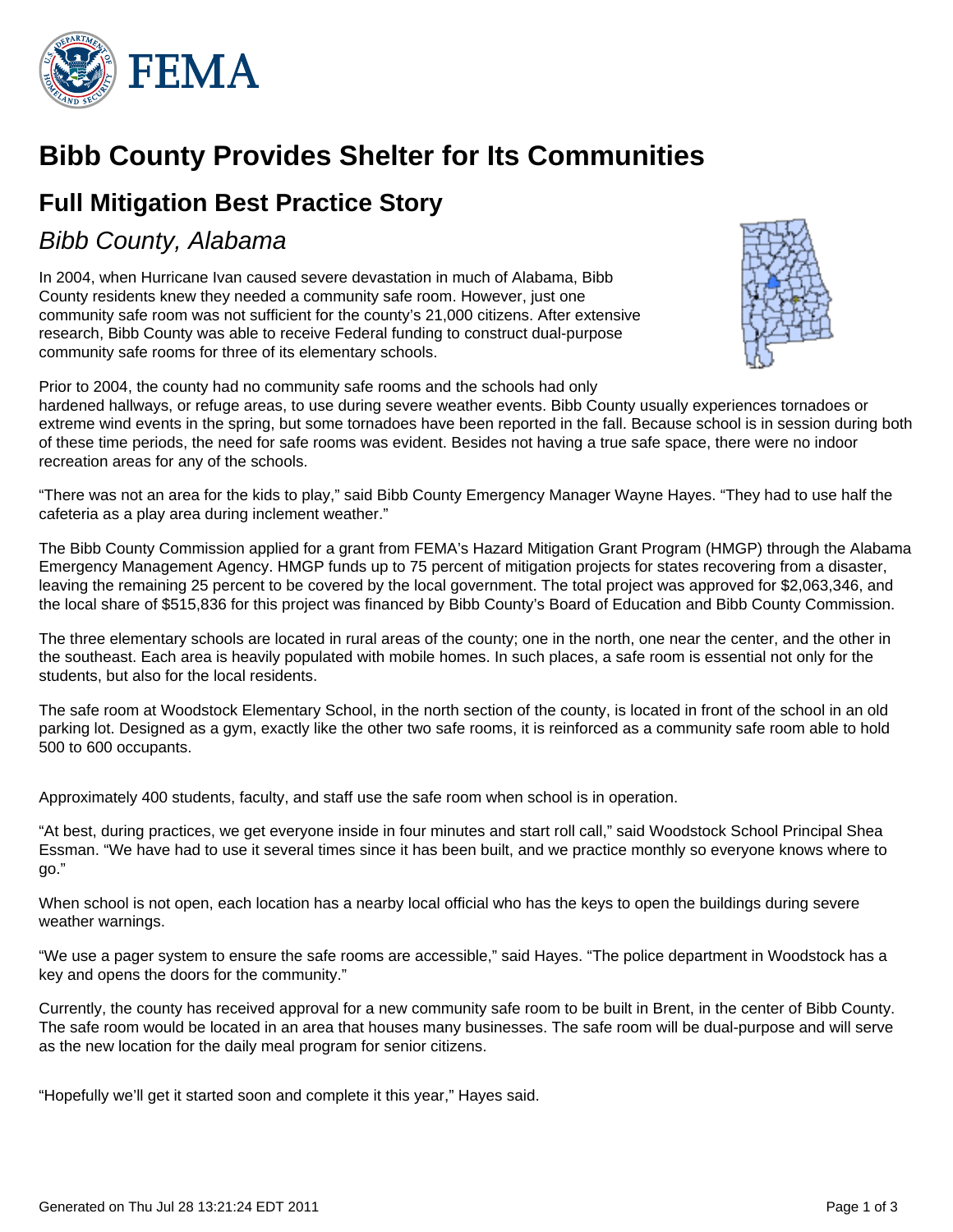#### **Key Activity/Project Information**

|                                      | Sector: Public/Private Partnership                     |
|--------------------------------------|--------------------------------------------------------|
| Hazard Type: Tornado                 |                                                        |
|                                      | Activity/Project Type: Individual/Community Safe Rooms |
|                                      | Structure Type: Safe Room/Community Shelter            |
| Activity/Project Start Date: 07/2006 |                                                        |
| Activity/Project End Date: 12/2008   |                                                        |
|                                      | Funding Source: Hazard Mitigation Grant Program (HMGP) |
|                                      | Funding Recipient: Local Government                    |
|                                      | Funding Recipient Name: Bibb County Commission         |
| Application/Project Number: 1549-150 |                                                        |

**Activity/Project Economic Analysis**

Cost: **\$2,063,346.00 (Actual)**

Non FEMA Cost: **515836**

### **Activity/Project Disaster Information**

| Mitigation Resulted From Federal<br>Disaster? Yes |  |
|---------------------------------------------------|--|
| Federal Disaster #: 1549, 09/15/2004              |  |
| Federal Disaster Year: 2004                       |  |
| Value Tested By Disaster? No                      |  |
| Repetitive Loss Property? Unknown                 |  |

**Reference URLs**